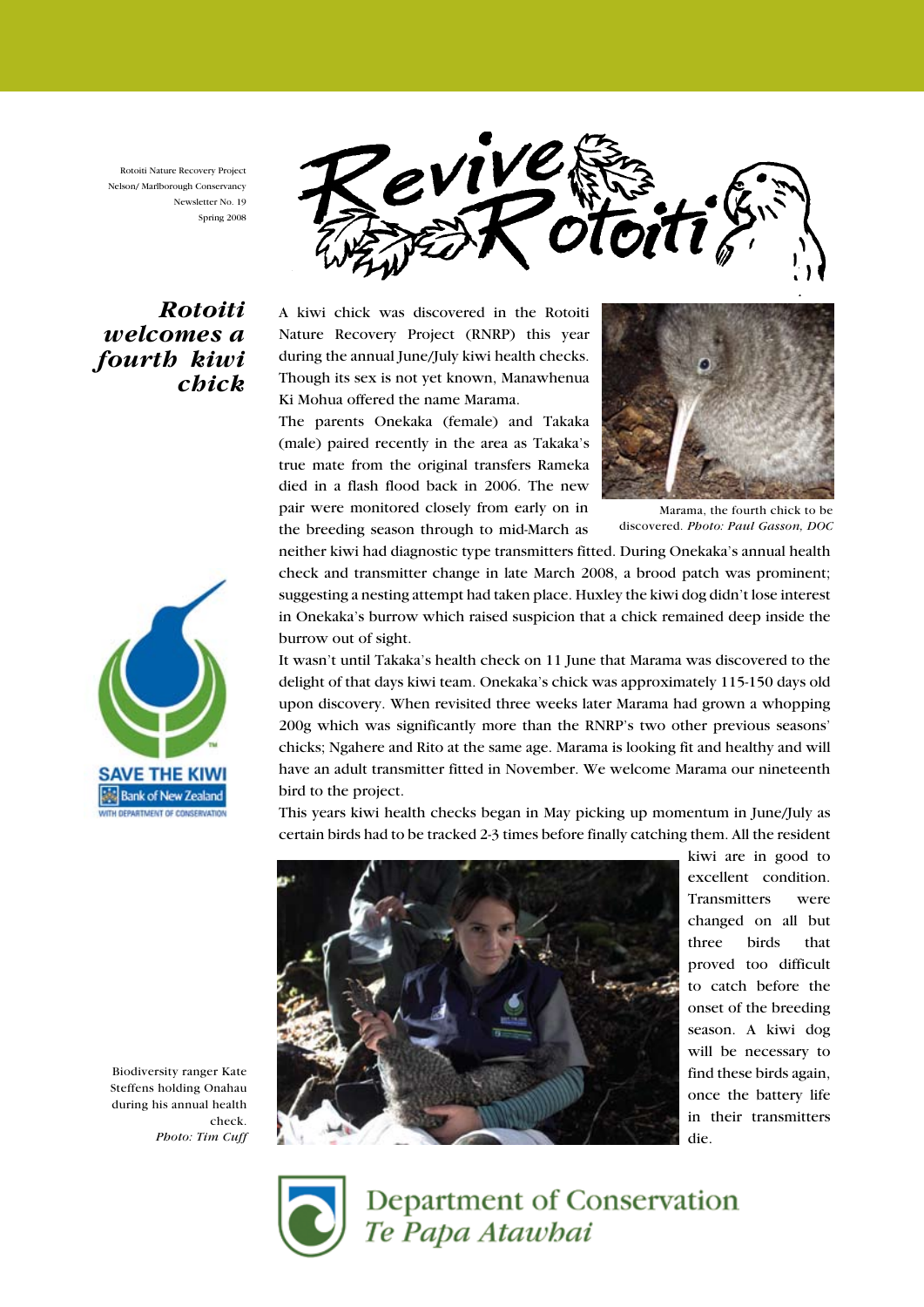# 2008 LEARNZ field trip

Photo right - RNRP coordinator Paul Gasson retrieves Pariwhakaoho from a burrow, (LEARNZ Peter Sommerville in back ground). Pariwhakaoho's health check was filmed by the LEARNZ team and uploaded to the LEARNZ web site as part of the field trip. Photo: Heurisko Ltd

LEARNZ is an online education programme for students in New Zealand primary and secondary schools. The organisation offers virtual field trip experiences for students to 'visit' places they would never otherwise go to and interact with people they would never meet. Students' participation is supported by online background materials and activities, and is enabled using live audio conferencing, web board and diaries, images and videos uploaded daily.

The LEARNZ team - Mike Clemens - LEARNZ teacher and Pete Sommerville, camera man and managing director of LEARNZ visited the Rotoiti Nature



Recovery Project from the 4–6 June 2008 to carry out an RNRP virtual field trip that registered schools then followed. The three day field trip included topics such



as the history of the RNRP, biodiversity within the project which included a kiwi health check which the LEARNZ staff were able to film, and a day looking at restoration which included predator control and monitoring. Staff were also involved in live audio conferences with registered schools. The students put the

staff through their paces, asking some really curly questions, both during the live audio conferences and on the 'ask an expert' web based question board.

Audrie McKenzie (LEARNZ teacher) also came on the trip to oversee two Thai

teachers who were learning more about the LEARNZ concept before introducing the programme into schools in Thailand. The field trip was a great success with over 100 schools in New Zealand registering. Over 3000 students followed the RNRP virtual field trip over the three day period. The field trip will stay on the LEARNZ web site for other schools to utilise throughout the 2008 year and beyond.



LEARNZ RNRP field trip. Photo: Heurisko Ltd Rodent

control

Photo right - Community Relations ranger, Sally Leggett (left), LEARNZ teacher, Mike Clemens and RNRP coordinator, Paul Gasson (right) take part in a live audio conference with several schools on the

> The RNRP is planning a rodent control trial this season to test the effectiveness of controlling rats using toxin in bait stations. The bait being trialled is Ratabait paste, (active ingredient, Diphacinone). This trial will require reasonably high rodent numbers to adequately test its suitability for controlling rodents over a large area. The high rodent numbers that follow after a heavy beech mast would be the ideal climate to test this type of operation.

> We will be using our existing tracking tunnels to gauge the build up of rodent numbers as the summer progresses and if rat numbers do break through a 15% tracking threshold then the programme will commence.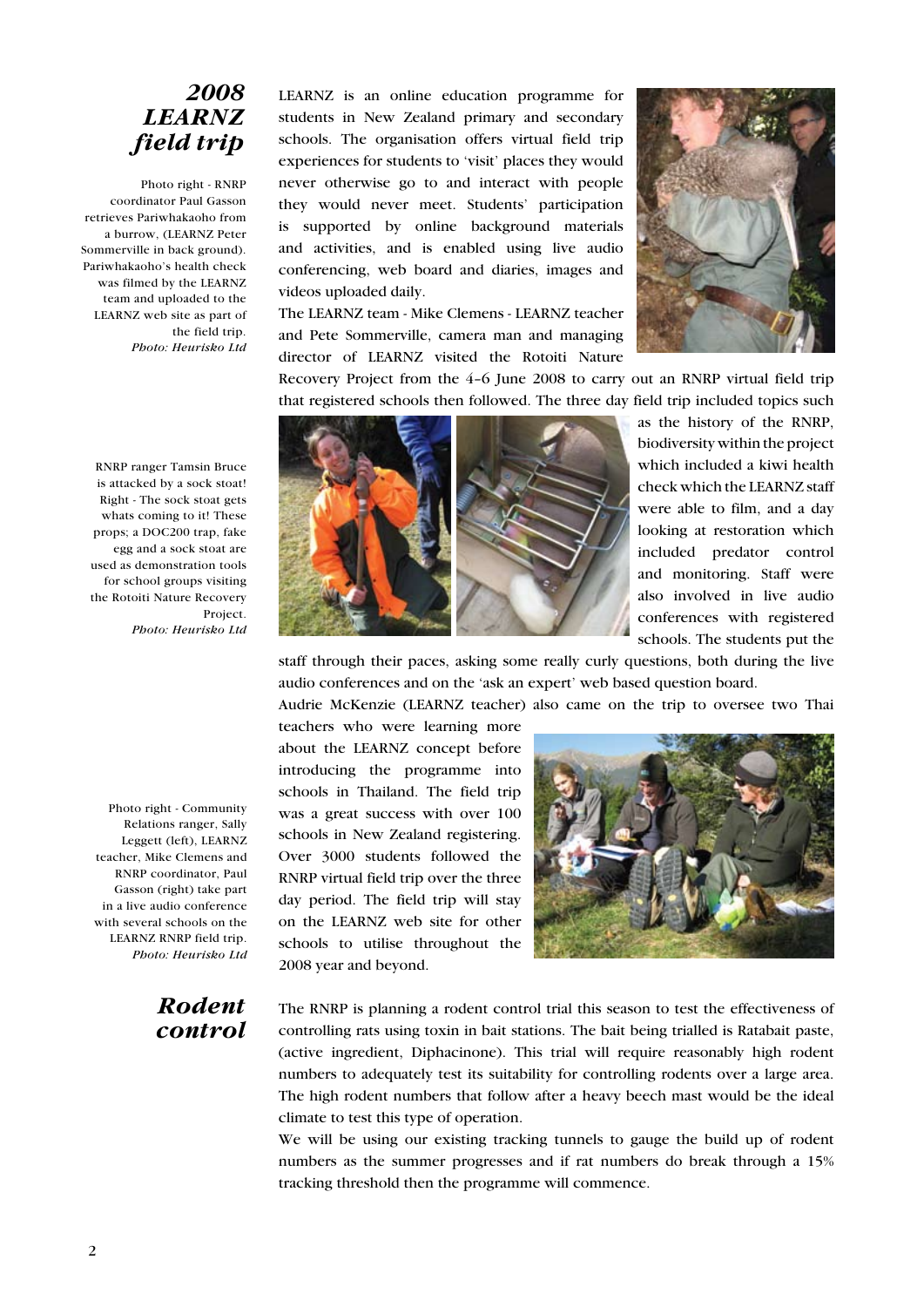This will involve a lot of person power during the first few weeks of the operation as we have about 700+ bait stations out there to service and it is essential that the stations are refilled regularly until rodent take stops.

#### What the weather brings

The daily weather forecast plays a central role in the day to day running of the Rotoiti Nature Recovery Project. Wild weather in August, however, has had impacts far beyond the day to day. In early August, St Arnaud was hit by severe winds, which brought down branches and flagging tape throughout the project area. The project team had just got its collective heads around the damage from the winds when the project was hit by a huge snowfall which caused much more extensive damage.

The snow started falling on Friday the 15 August and didn't let up for another two days. A depth of 60cm fell in St Arnaud over the 48 hour period. The DOC office closed down for



Safety first! - from left, RNRP rangers, Tamsin Bruce, Chris Doonan and Anne Brow prepare for a day accessing the snow damage along the rat control lines. Photo: Chris Doonan, DOC



three days as power lines broke across the region, and the roads became impassable. The snowy silence was punctuated by the eerie sound of trees crashing down under the weight of snow.

It was another week before the snow had melted enough for RNRP staff to be able to get back into the project area. Staff wore hard hats to protect themselves from falling tree limbs while they assessed the damage. One third of the approximately 89 kms of mustelid control lines and 825 hectares of rat control lines were heavily impacted by tree falls. It will take many weeks of staff time to chainsaw and clear lines – but the upside is that it made for some impressive photos!

At two months old 'Fenn' is the youngest staff member yet to be employed by DOC. Dave Rees, Biodiversity - Programme Manager feels 'the younger you get them, the quicker they can be fully trained and ready to go!'

No, the RNRP have not resorted to child labour, Fenn is a young German shorthaired pointer. He is the first 'kiwi dog' to be bought and paid for by DOC rather then being owned by an individual DOC staff member. He will belong to the RNRP team and will be trained by Dave Rees and Sarah Forder who is carrying out the kiwi monitoring this summer.

Fenn will go through a rigorous training regime which will see him become a fully certified 'kiwi dog' and will then be used to help monitor the great spotted



RNRP ranger Sarah Forder and Fenn. Photo: Sally Leggett, DOC

kiwi population in the project area. Fenn will take over from Huxley, Paul Gasson's 'kiwi dog' who has followed Paul and his family up to the North Island where Paul has started in a new position within DOC.

The remains of one of the rat control lines. If you look closely you may be able to see some pink flagging tape which marks where the track used to be. Photo: Chris Doonan, DOC

### Youngest staff member to date starts with RNRP

Revive Rotoiti is published by the Department of Conservation c/- Nelson Lakes Area Office PO Box 55, St Arnaud Ph: (03) 5211806 Fax: (03) 5211896 For more information or to subscribe, contact, Sally Leggett Email: nelsonlakesao@doc.govt.nz www.doc.govt.nz New Zealand Government